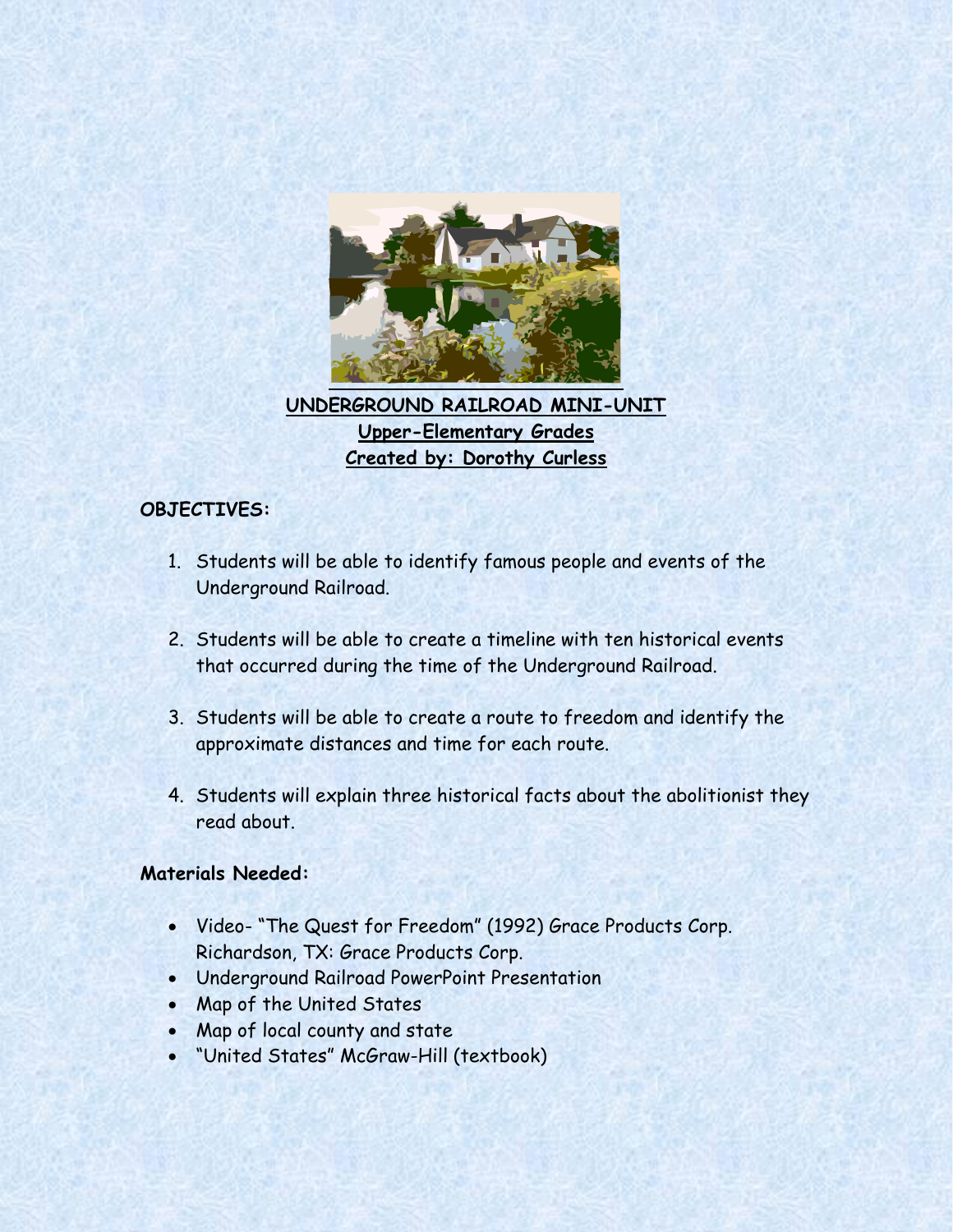## **PROCEDURES:**

## **Day 1:**

Have students individually think of what they know about slavery, Harriet Tubman, the Civil War, Underground Railroad, and any famous people during this era. As a class, have students share what they remember and write it down. Then, share the background student ideas of the Underground Railroad unit with the class.

Introduce the video "The Quest for Freedom" with an explanation of why slavery existed and why others opposed it. Continue with showing of the video. Following the video, group students (4 to a group) and have each group list as many effects of slavery as they can think of. Have each group share their results with the class.

#### **Day 2:**

Introduce the Underground Railroad PowerPoint. Show and discuss it to the class. After the presentation, have the class discuss it and tell why they found it interesting or what they learned. List their ideas on the board as they give them.

Using the history text, video notes, and other supplemental Underground Railroad books, students will make a timeline. Timeline dates will begin around mid 1700's and end at the present day. Each student will make his or her own timeline and include at least 10 historical dates. These dates may include events relating to historical people and their accomplishments, political events, or other historical facts pertaining to the Underground Railroad.

### **Day 3:**

Students will be assigned to groups of 3 or 4 students. Each student will be assigned a historical figure from the Underground Railroad era. The student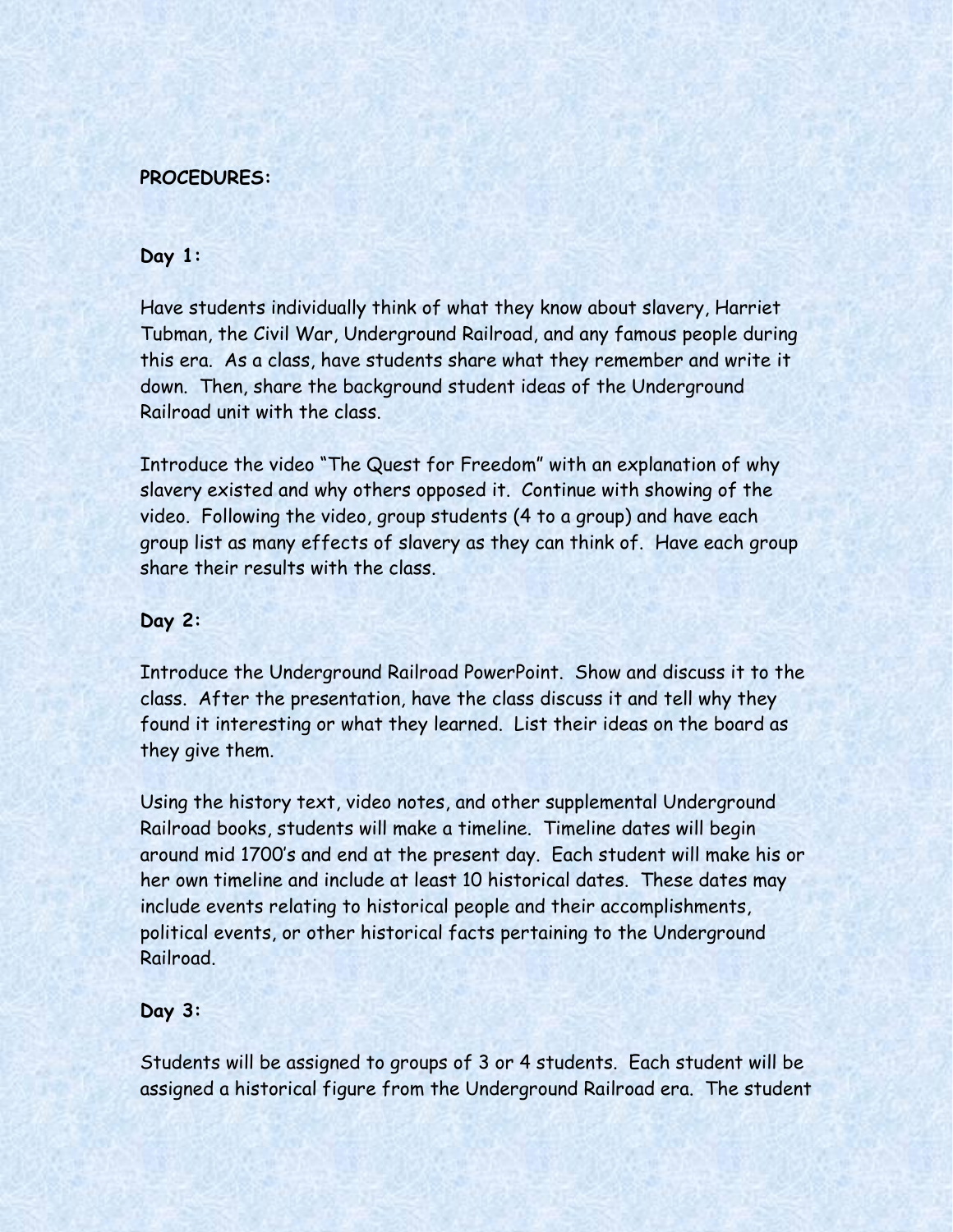will read about the figure. The biographies will include: Harriet Tubman, Sojourner Truth, Frederick Douglas, Harriet Beecher Stowe, John Brown, and William Lloyd Garrison.

- 1. Each student will read the assigned material of their famous person.
- 2. Each student prepares a short presentation of their person's life and accomplishments.
- 3. The student then teaches other classmates about their person.
- 4. After presentations, students will be given the following writing prompt: Name one major accomplishment each person had and what you found most interesting about that person.

## **Day 4:**

Prepare copies of the Kentucky state map for cooperative groups. Once in groups, have students map out a course from slave territory to free territory. Each group must:

- 1. Draw out their map
- 2. Calculate the distance for each route using the distance key on the map.
- 3. Estimate how long the trip would take. Have the students estimate the average time of 20 minutes to walk a mile. Multiply that time with the total miles of the route to get total hours. Also add in the amount of time needed to eat, rest, etc. Total all the hours for the journey then put into days and months.

Have the groups come back as a whole class and share their results explaining why they chose that route and the distance and time they calculated for the route. This activity would help students appreciate how far some people had to travel on foot to reach free territory.

In a learning journal, have each student write an entry telling 3 historical facts they have learned in studying the Underground Railroad. Explain why these facts are important.

#### **Assessment:**